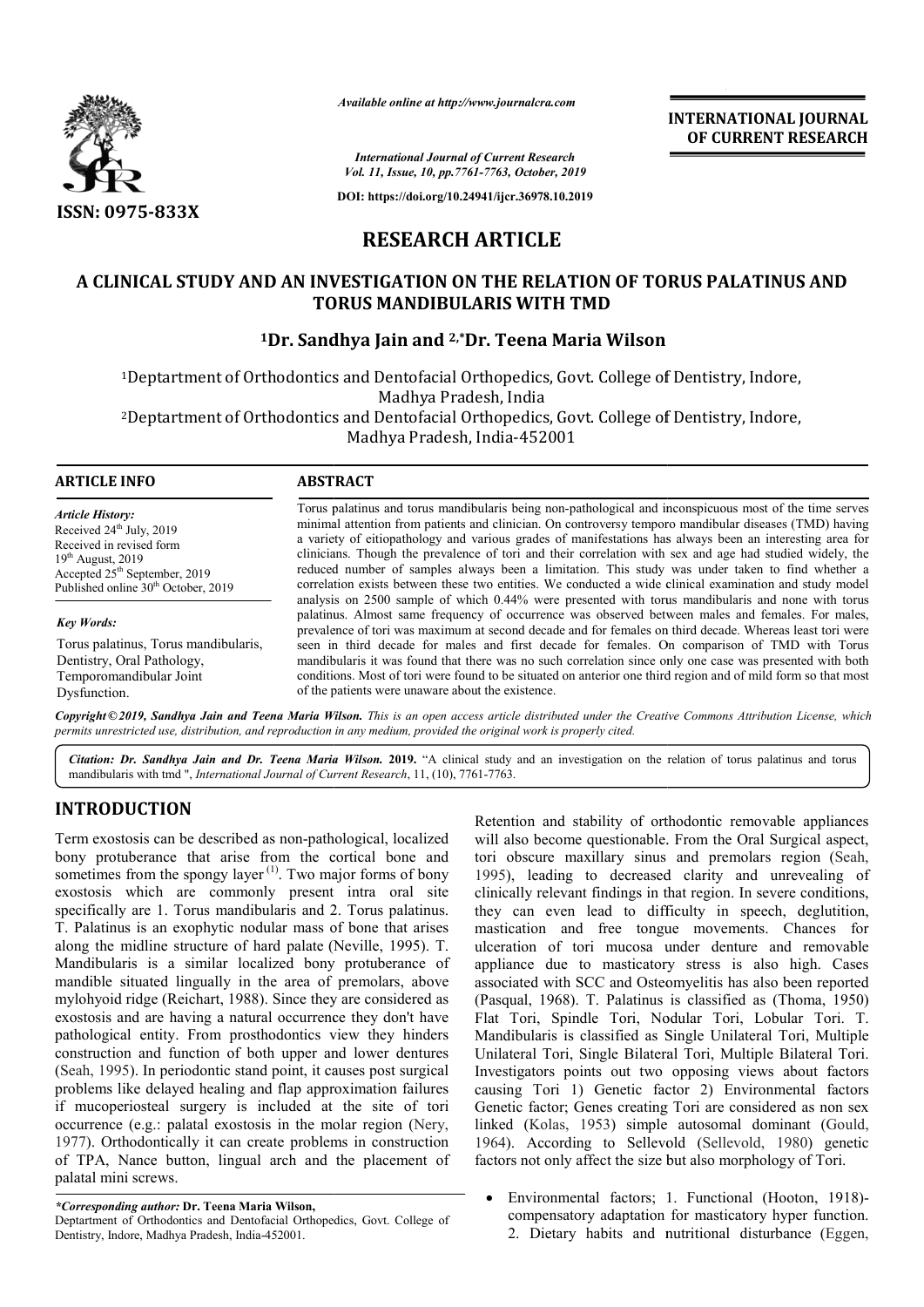1991) - avitaminosis. 3. Behavioral - para functional habits. 4.Climatic factors(Kolas, 1953)

 Newer concepts: 1. Continuing growth process; horizontal forces cause root tipping and exerting pressure on PDL causing new bone formation leading to tori formation (Ossenberg, 1981). 2. Evolution; T. mandibularis is a pillar left during evolutionary reduction of jaw mass (Weidenreich, 1936). 3. TMD; patients with parafunctional activity causing TMD have chances for T.<br>Mandibularis (Sirirungrojying, 1999). 4. Quasi Mandibularis (Sirirungrojying, 1999). 4. Quasi continuous genetic or threshold model; A multi factorial system in which liability to environmental factors with a value above the threshold can lead to Tori formation (Eggen, 1994).

## **Distribution**

**Torus Palatinus:** Gender difference prevails in the occurrence of Tori. Some authors points T. Palatinus affects males more than females (Bemaba, 1977), while most investigations found T. Palatinus have high frequency in females (Miller, 1940; Kolas, 1953; King, 1971). But some studies resulted in finding no practical differences between two groups (Chew, 1950). However, sex difference prevalence seems to be very small on skull studies, might be because of the fact that smaller Tori are common for male (Woo, 1950) which are difficult to identify in live studies. T. Palatinus have approximately 2:1sex ratio favoring females (Kolas, 1953). Also, they found to be of larger size in females (Woo, 1950; Haugen, 1992). Evidences are present to show that torus is more frequently observed in middle phase of life. The percentage of occurrence of T. Palatinus increases from first to third decade of life (Seah, 1995). On the basis of morphology, flat Tori stands first, spindle Tori second and lobular and nodular occur the least. Flat and spindle Tori together comprises of 84% of total palatine Tori (Kolas, 1953). Considering site of occurrence most of Tori were located posterior two third followed by middle one third and least on anterior one third (Chew, 1984). Checking the worldwide distribution pattern, T. Palatinus have a racial influence with highest incidence in Mongoloids (Chew, 1984) followed by Caucasian and least in Negroids (Seah, 1995).

## **Torus mandibularis**

In contrast with T. Palatinus, T. Mandibular is found more in males than females (Karaiskos, 1989; Flynn, 1992), with an exception of some studies (Kolas, 1953). T. Mandibularis also occurs very infrequently in juvenile period, but the frequency increases by third decade, points that they are having an onset by 30 years of age (Kolas, 1953). Most frequently reported Tori is bilateral multiple followed by bilateral single which together makes 80% of total Mandibular Tori (Kolas, 1953). No significant difference was found between whites and nonwhites(Kolas, 1953).

**Aims and objectives:** The aim of this study is to determine the incidence of T. Palatinus and T. Mandibularis in Indore, the location and appearance of Tori intra orally, finding the association of TMD with Tori if present and to compare these findings with similar studies carried out previously.

# **MATERIALS AND METHODS**

Previous studies conducted on torus with a sample size of 2478 found to be reporting 20.9% of T. palatinus and 7.75% of sample with T. mandibularis. So, it was decided to take a sample size of two thousand five hundred patients irrespective of sex and age within 12-40 years, attending the Department of Orthodontics and Dentofacial Orthopedics, Govt. College of Dentistry, Indore will be examined for the presence of both T. Palatinus and T. Mandibularis. Patients will be divided based on 1) Age as second decade (12-20years), third decade (21-30) and fourth decade (31-40), 2) TMD as affected and normal and 3) sex as male and female. TMD patients were diagnosed by considering tmj pain, muscle pain, tmj dysfunction, mandibular deviation, opening range, chewing pattern, joint noises, clenching, frequency of headache etc. In cases of presence of Tori, irreversible hydro colloid impressions and relevant photographs will be made for the purpose of expert opinion and record, after gaining verbal consent from patients. In doubtful cases, digital palpation will be done.

Records will be made regarding age, sex, TMJ conditions and any other relevant questions related to Tori if required. Maxillary palate will be checked for any abnormal protuberances. In doubt, careful history will be collected and IOPAs will be done for discarding false protuberances due to incisor\canine impactions, periapical\periodontal infections and rotated roots. Palatal region will be divided into anterior one third, middle one third and posterior one third considering incisive papilla as anterior and fovea palatine as posterior reference points. Similarly, mandibular arch will be divided equally into right and left lingual quadrants and will be searched for T. mandibularis. The area anterior to first premolars will be considered as anterior half and behind it as posterior half.

# **RESULTS AND OBSERVATION**

Out of 2500 patients 0.44%(11 out of 2500 sample) were presented with T. mandibularis. Whereas not a single patient was presented with T. palatinus. Out of 11 T. mandibularis patients, 5 were males and 6 were females. Practically almost same frequency of occurrence was observed between males and females. Most of the Tori were visible on anterior region bilaterally. Only two cases of unilateral (left) T. mandibularis were reported.

**Table 1. Gender wise percentage of tori**

| Torus madibularis |      |          |  |
|-------------------|------|----------|--|
|                   | Male | Female   |  |
| Number            |      |          |  |
| Percentage        | በ ን% | $0.24\%$ |  |

**Table 2. Decade wise classification of tori**

| Decade             | Number of tori |        |
|--------------------|----------------|--------|
|                    | Male           | Female |
| $12 - 20$          |                |        |
| $21 - 30$          |                |        |
| 31 <sub>–</sub> 40 |                |        |

Bilateral tori multiple was most prevalent than bilateral single tori. On considering size and clinical visibility of T. Mandibularis ,3 of the tori were clinically invisible and diagnosed by palpation only, 7 were clinically visible but patients were unaware about the existence as the size was too small and only one was obscuring some of the tongue space. Table 2 shows decade wise comparison of tori detected. For males, prevalence of tori was maximum at second decade and